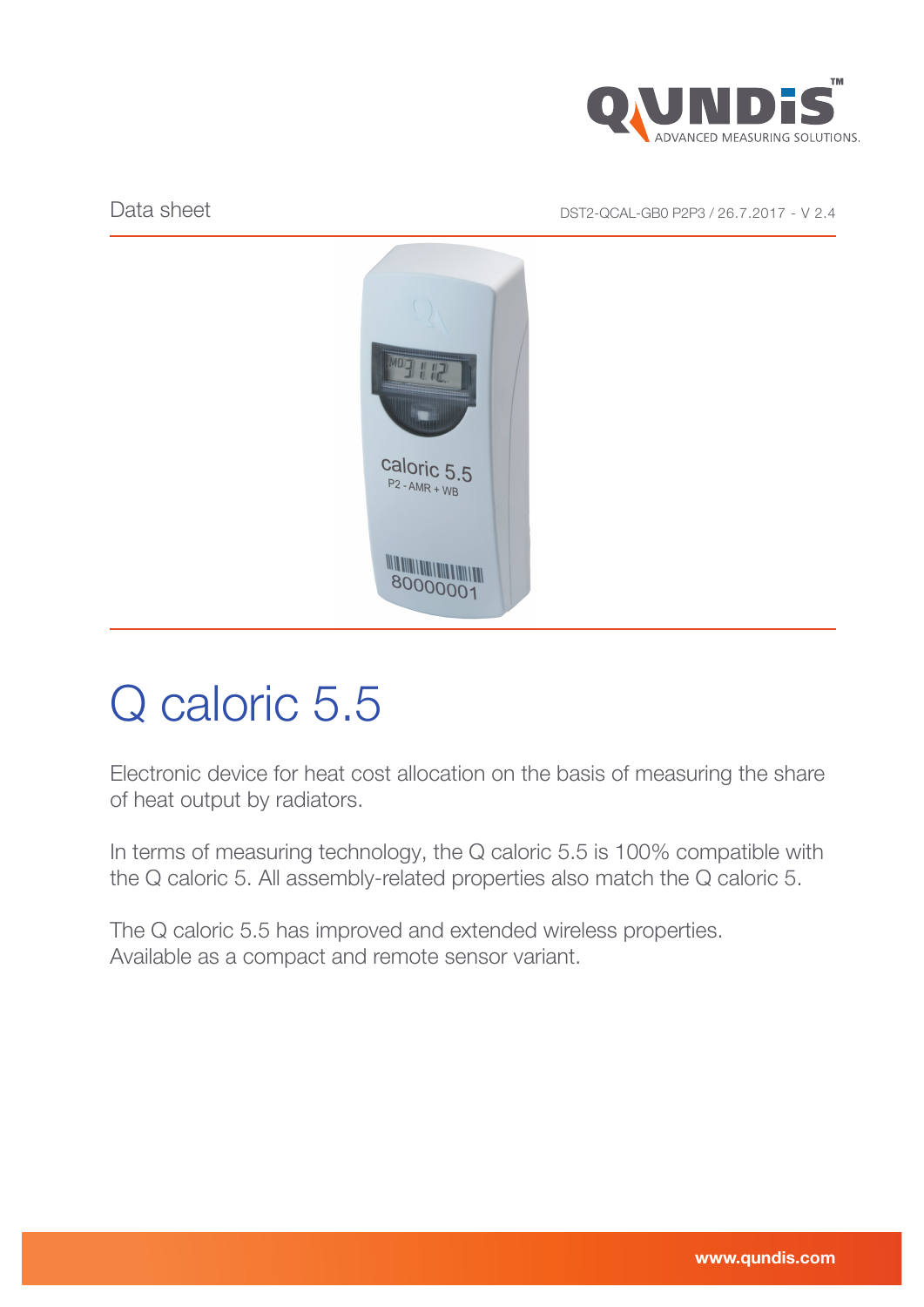

## Application

The Q caloric 5.5 is the successor model to the tried-and-trusted Q caloric 5. In addition to improved energy management, the Q caloric 5.5 can be operated in different wireless modes. In terms of measuring technology, the Q caloric 5.5 is 100% compatible to the Q caloric 5. Installation instructions can be taken over from the Q caloric 5 without changes being necessary. Communication with the current software versions of the Q suite 5 caloric (V2.1 or higher) and ACT46 (V1.6 or higher) is possible without restrictions.

In S mode (walk-by & AMR), the Q caloric 5.5 is 100% compatible to the Q caloric 5. In C-mode (walk-by & OMS) the wireless capacities and ranges have been significantly improved compared to the Q caloric 5 in S-mode.

The electronic heat cost allocator Q caloric 5.5 has been designed for decentralised use. Values are measured through one (radiator) or two (radiator and room air temperature) temperature sensors. In 2-sensor operation the actual difference in temperature between the ambient temperature and the radiator temperature is determined, in 1-sensor operation a constant value is prescribed for the ambient temperature.

These measured values are used as a basic for calculation of the consumption calculation. The main area of application is in central heating systems where the heating energy is used individually by different consumers. The electronic heat cost allocator can be operated as a 1-sensor measuring system or 2-sensor measuring system with product and unit scale.

#### Such systems are used in e.g.:

- ❱ Apartment buildings
- **I** Offices and administration buildings

#### Typical users are:

- **I** Meter reading service companies
- **I** Housing industry and housing associations
- ▶ Building service companies and property management

#### The heat cost allocator can be used for the following types of radiator:

- ❱ Ribbed radiators
- **I** Tubular radiators
- Panel-type radiators with horizontal and vertical water flow
- ❱ Radiators with internal tube register
- ❱ Convectors

#### AMR

The electronic heat cost allocators Q caloric 5.5 type P2 and P3 are equipped with the AMR radio transmitter of the WHE4x device family.

The rcu4 radio system is not supported by the Q caloric 5.5.

## **OMS**

In C-mode the electronic heat cost allocator Q caloric 5.5 transmits OMS telegrams (OMS = Open Metering System) parallel to the walk-by telegrams. The OMS telegrams meet the "Open Metering System Specification" and can thus be received by all OMS-compatible devices.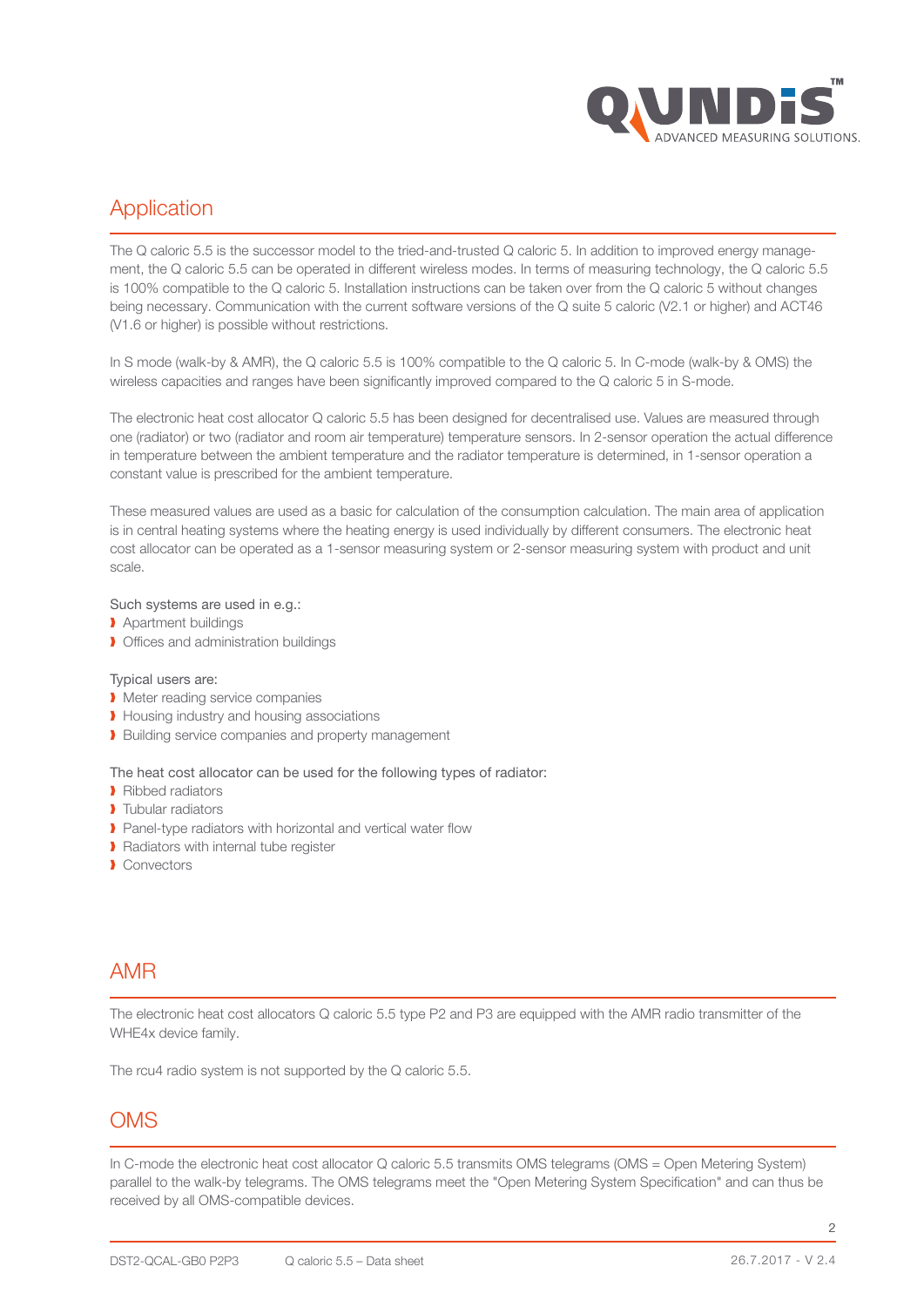

### Data interface

The electronic heat cost allocators Q caloric 5.5 type P2 and P3 can be equipped with the IrDA close-range interface of the device family WHE3x/WHE4x.

The 1107 data interface is not supported by the Q caloric 5.5.

## Programming accessories

The programming accessories are used for communication with the metering devices.

#### Programming adapter:

The programming adapter can be used as an individual programming tool and as a combi-adapter with the IrDA programming and readout head.

#### IrDA programming and readout head(\*):

The IrDA programming and readout heat is used as a communication tool between a PC/netbook and the meter. The meter can be programmed and read out using the Q suite 5 caloric (V2.1 or higher).

(\*) Only necessary for meters without an integrated IrDA close-range interface.

# Programming possibilities

The following information can be programmed before the measuring device is put into operation:

#### Standard parameters

- **Sensor type** 
	- 1-sensor or 2-sensor measuring system
- ❱ K-value / KC / KQ Evaluation factors for calculating radiator heat output (depending on the meter algorithm and sensor type) **Next due date** 
	- Day the annual value is stored

(can also be programmed without IrDA interface using the programming adapter)

**Device name / device code** Device access data as protection from unauthorised device access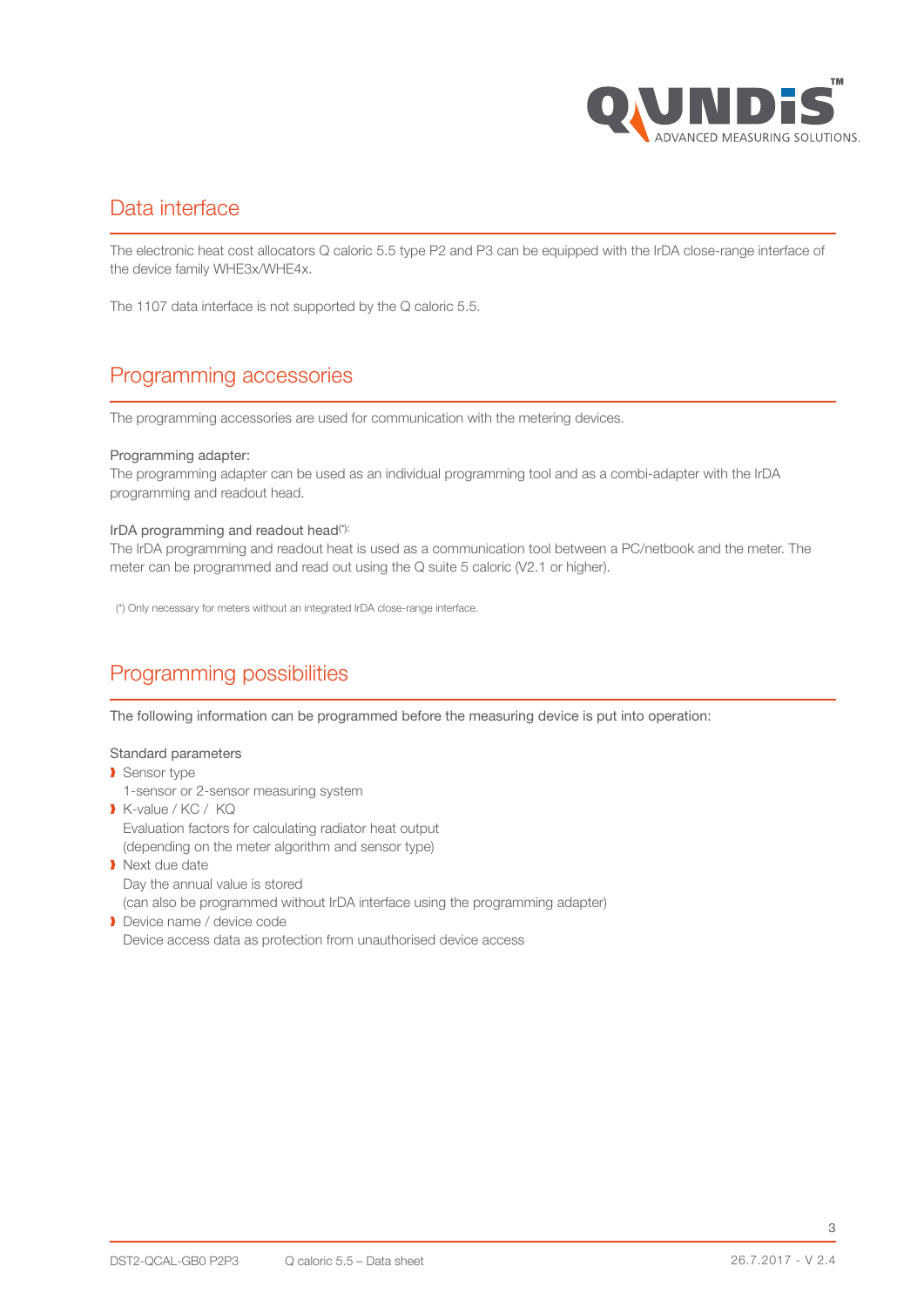

## **Displays**

Device states, consumption values and measuring system information are displayed on the LCD in a display loop.

Display loops in normal operation:

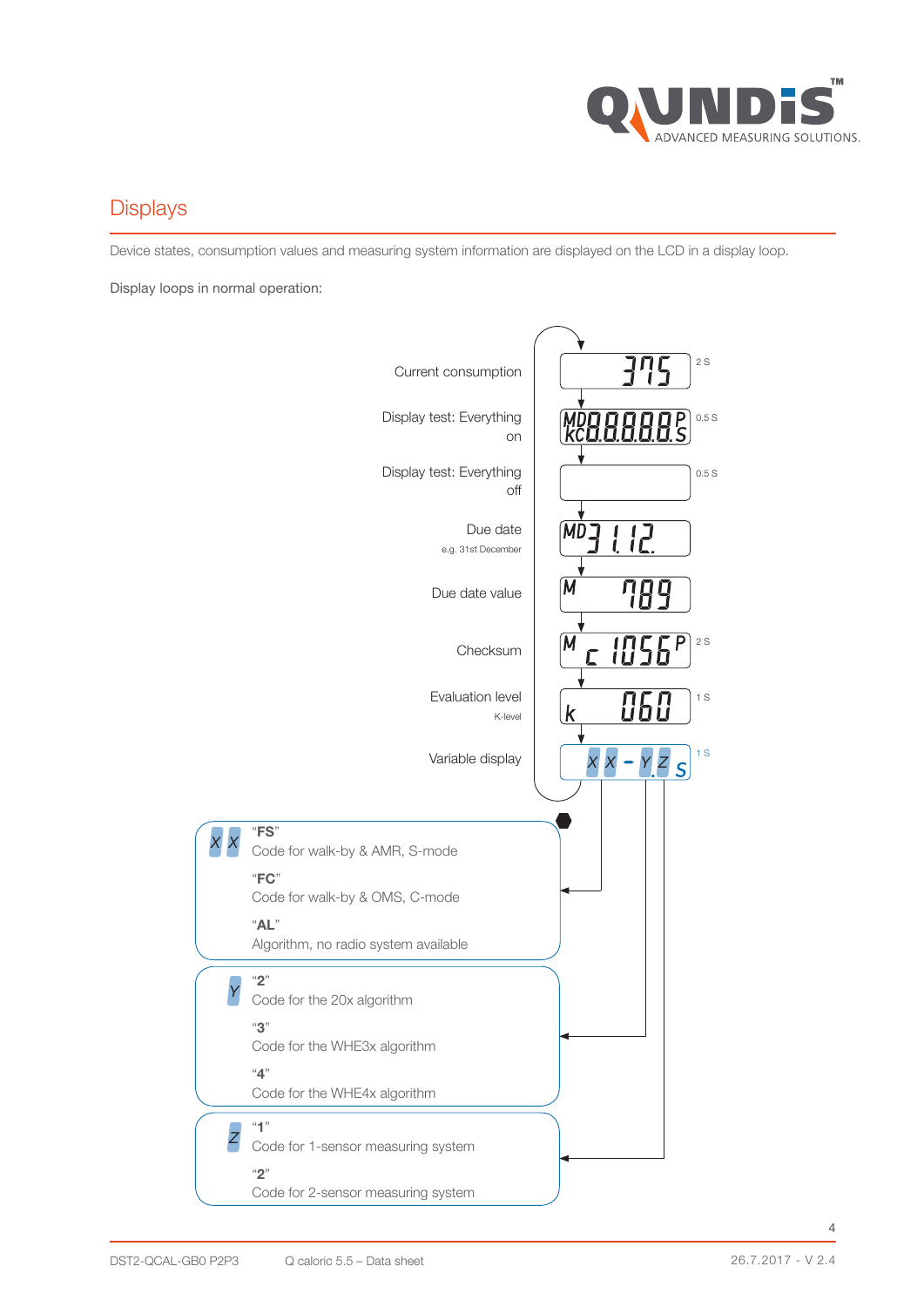

## **Displays**

The meters are delivered from the factory in sleep mode. Measuring operation is inactive.

Device display loops in sleep mode

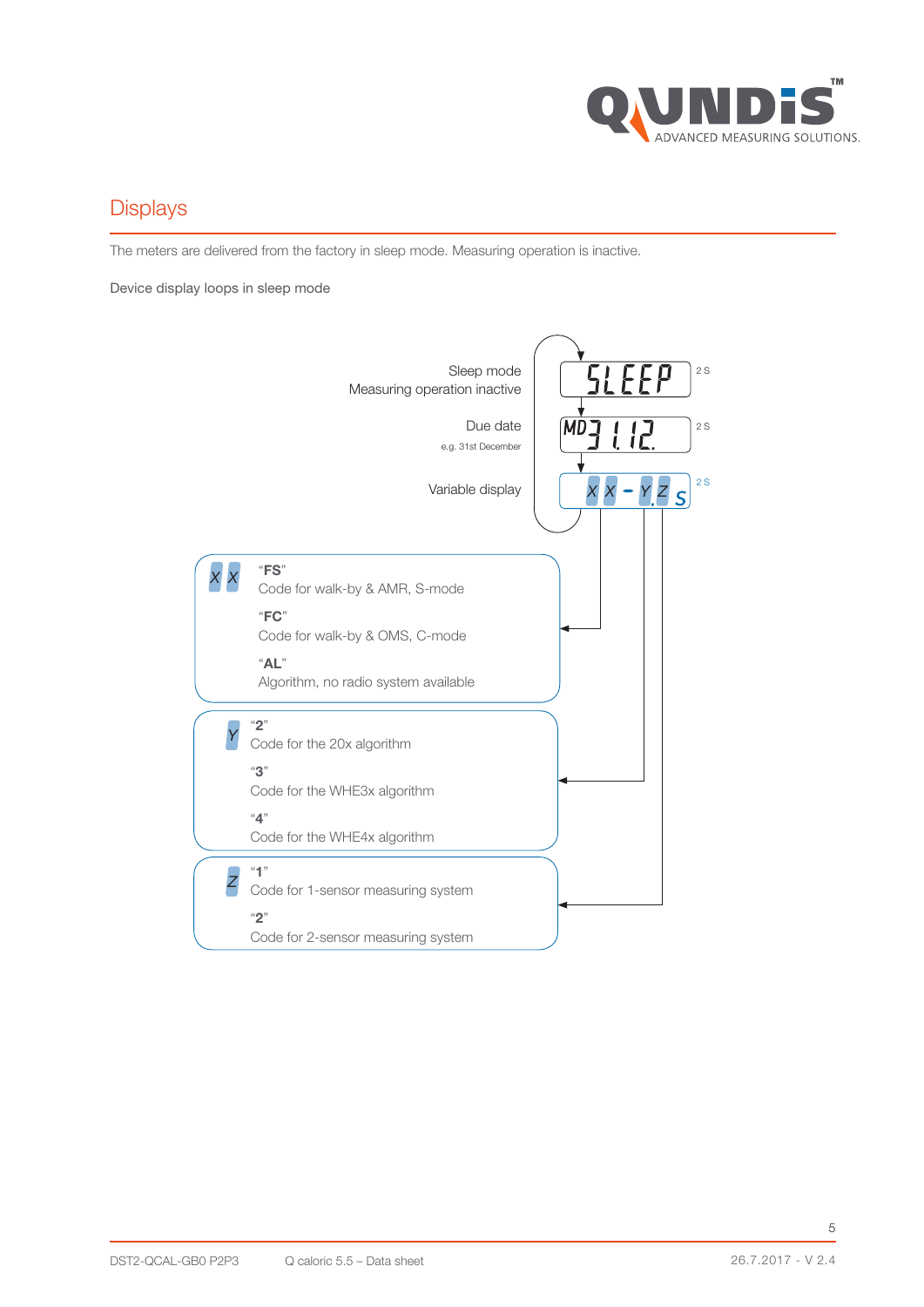

#### **Displays**

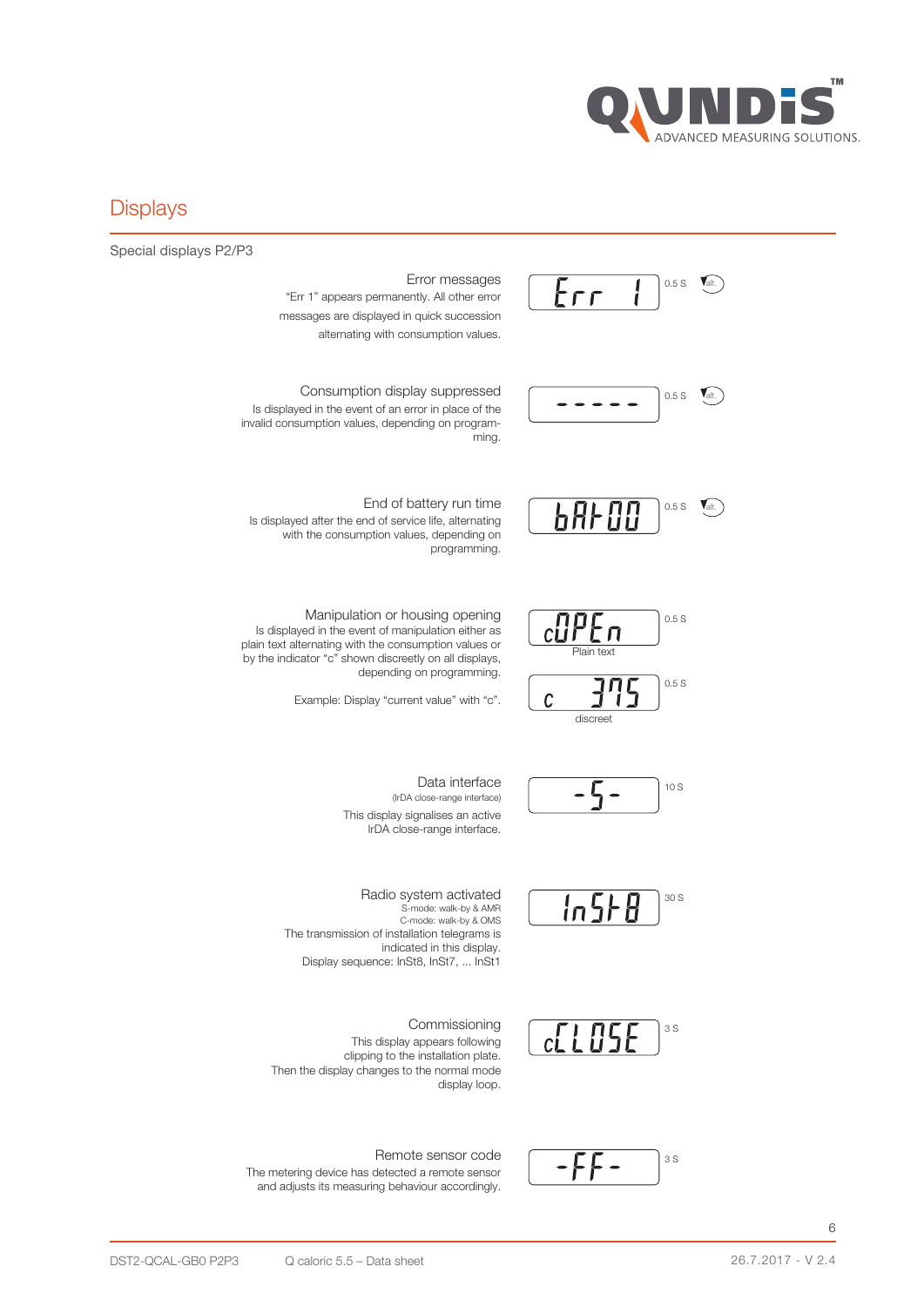

## Radio (wireless) features S-mode

■ Radio system – parallel transmission of walk-by and AMR data telegrams

**Transmission delay (offset)** Time delay for sending telegrams after the due date or at the beginning of the moth in days (standard = 0 days) **I** Transmission-free day

A maximum of 2 days from Friday, Saturday and Sunday can be defined as transmission-free days At least 1 day must be set (standard = Sunday).

 $\blacktriangleright$  No change with the remote sensor system

| <b>Transmission behaviour</b>                     |                                   |  |
|---------------------------------------------------|-----------------------------------|--|
| $walk-by(*)$                                      | <b>AMR</b>                        |  |
| every 128 seconds                                 | every 4 hours                     |  |
| 10 hours per day (8 am - 6 pm)                    | 24 hours per day                  |  |
| monthly:                                          | 7 days per week                   |  |
| 4 readout dates after the first day of each month |                                   |  |
| annual: 48 hours after due date                   | 365 days per year                 |  |
| current consumption values                        | data telegrams or                 |  |
| 13 Statistic values                               | statistics and consumption values |  |

(\*) Compatible with Q caloric 5 / transmission delay or transmission-free days for walk-by only available in S-mode.

# Radio (wireless) features C-mode

- Radio system parallel transmission of walk-by and OMS data telegrams
- ❱ Increased radio capacity in C-mode (10 dBm)
- I No change with the remote sensor system

| <b>Transmission behaviour</b>                     |                            |  |
|---------------------------------------------------|----------------------------|--|
| walk-by $(1)$                                     | OMS <sup>(2)</sup>         |  |
| every 112 seconds                                 | every 7.5 minutes          |  |
| 10 hours per day (8 am - 6 pm)                    | 24 hours per day           |  |
| 365 days per year                                 | 365 days per year          |  |
| current consumption values<br>13 Statistic values | current consumption values |  |

(1) For this, you need the mobile data logger Q log 5.5 and the readout software ACT46.PC V1.6.

The readout software can be downloaded from http://qdc.qundis.com.

(2) OMS "Open Metering System" communication architecture for intelligent meters for different manufacturers and branches.

## Mode change

It is possible to change between S-mode and C-mode in both directions.

For this, you need the Q suite 5 caloric (V2.1 or higher), a programming adapter(\*) or an IrDA programming and readout head.

(\*) Programming adapter and IrDA programming and readout head necessary for meters without an integrated IrDA close-range interface.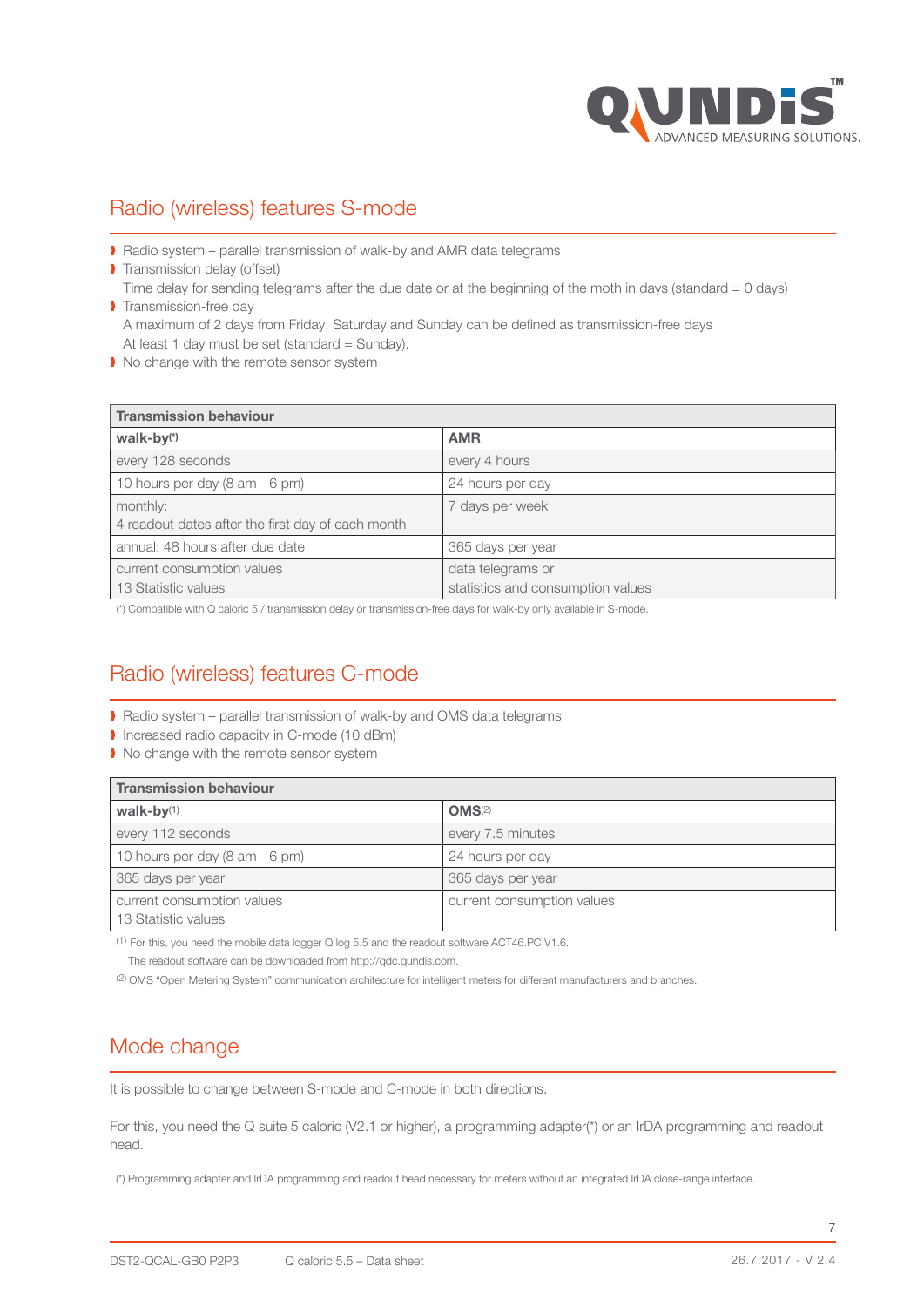

# Technical features

| Device data                 |                                                                                 |  |
|-----------------------------|---------------------------------------------------------------------------------|--|
|                             | as 1-sensor measuring system - with dynamic heating operation detection         |  |
| Measuring system            | as 2-sensor measuring system - 1 sensor each for radiator and room air tempera- |  |
|                             | ture                                                                            |  |
| Device type                 | Q caloric 5.5 (P2) profile compatibility HKVE 20x                               |  |
|                             | Q caloric 5.5 (P3) profile compatibility WHEx                                   |  |
| Power supply                | 3V lithium battery                                                              |  |
| Service life                | typ. 10 years                                                                   |  |
| <b>Display</b>              | Liquid crystal display (LCD)                                                    |  |
| Scope of display            | 5 digits (00000  99999)                                                         |  |
| Evaluation                  | Algorithm 2: K-values                                                           |  |
|                             | 1-sensor measuring system 255 values (basis: K-value 26)                        |  |
|                             | 2-sensor measuring system 999 values (basis: K-value 60)                        |  |
|                             |                                                                                 |  |
|                             | Algorithm 3/4: Repair and extension installations                               |  |
|                             | Existing information in the system manual for the WHEx models                   |  |
| Radiator power range        | 21 Watt  9,999 Watt                                                             |  |
| Sensor temperature range    | 0 °C  105 °C                                                                    |  |
| tm-max                      | 105 °C (compact device), 105 °C (remote sensor device)                          |  |
| $tm - min(*)$               | 35 °C (2-sensor system), 55 °C (1-sensor system)                                |  |
| (*) mean design temperature |                                                                                 |  |
| Temperature sensor          | NTC, prematurely aged                                                           |  |
| Device versions             | Compact device                                                                  |  |
|                             | Remote sensor device (compact device with inserted remote sensor)               |  |
|                             | Remote sensor cable lengths: 1.5 m, 2.5 m and 5.0 m                             |  |
|                             | New installation and conversion:                                                |  |
|                             | Q caloric 5.5 with existing installation material                               |  |
| Installation material       |                                                                                 |  |
|                             | Standard replacement, extension installation and repair replacement:            |  |
|                             | Q caloric 5.5 with installation material following the families                 |  |
|                             | HKVE 20x and WHE3x/WHE4x                                                        |  |

| Norms and standards             |                                                            |  |
|---------------------------------|------------------------------------------------------------|--|
| Heat cost allocator for acquir- |                                                            |  |
| ing consumption data for room   | DIN EN 834:2013                                            |  |
| heating                         |                                                            |  |
| Type approval acc. to HKVO      | A1.01.2011 - Q caloric 5.5 - P2                            |  |
|                                 | C3.01.2011 - Q caloric 5.5 - P3                            |  |
| CE conformity                   | Directive 2014/30/EU (Electromagnetic Compatibility)       |  |
|                                 | With radio support<br>Directive 2014/53/EU (RED Directive) |  |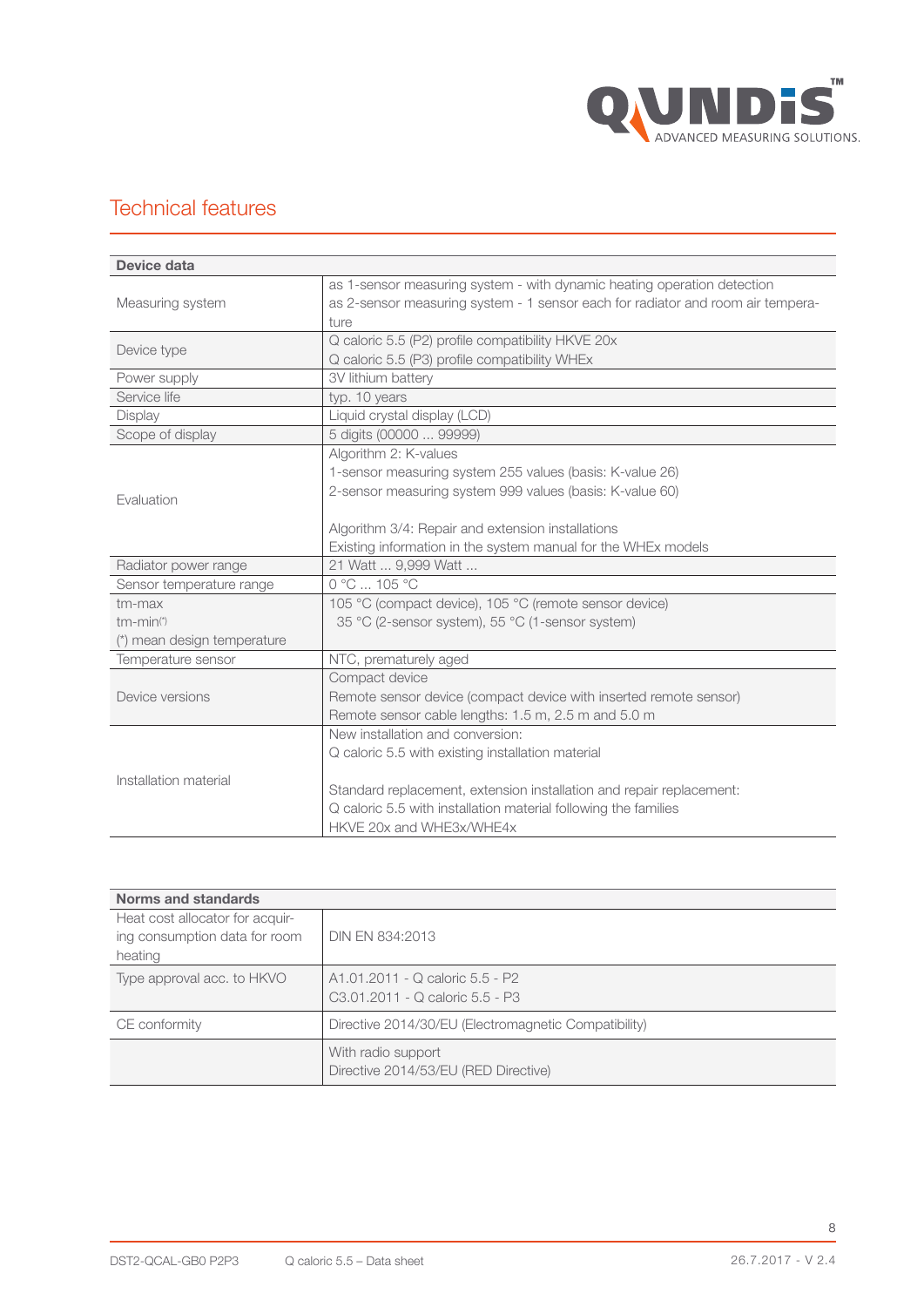

## Dimensioning drawing of the device



#### **Restrictions**

Electronic heat cost allocators cannot be used with steam heaters, fresh-air radiators, underfloor heating, ceiling heating elements or flap-controlled radiators.

In the case of combined valve and flap-controlled radiators, metering devices may only be installed if the flap control unit has been removed or disabled in the "open" position.

Convectors that can change their output through an electric fan and towel heaters with an electric heating cartridge must not be fitted with electronic heat cost allocators unless the respective electric system has been removed or disabled.

A joint use of different metering device types is only allowed within a property as long as they all use a standard metering system and have a standard measuring algorithm.

#### **Compatibility**

The 202R can NOT be replaced by the Q caloric 5.5 AMR since the radio transmitter fitted in the heat cost allocator is not compatible with the rcu4 system.

Equally, the WHE2 can NOT be replaced by the Q caloric 5.5, since both the measuring algorithm and the radio transmitter fitted in the heat cost allocator (with WHE26) are not compatible.

#### 1-sensor and 2-sensor metering system